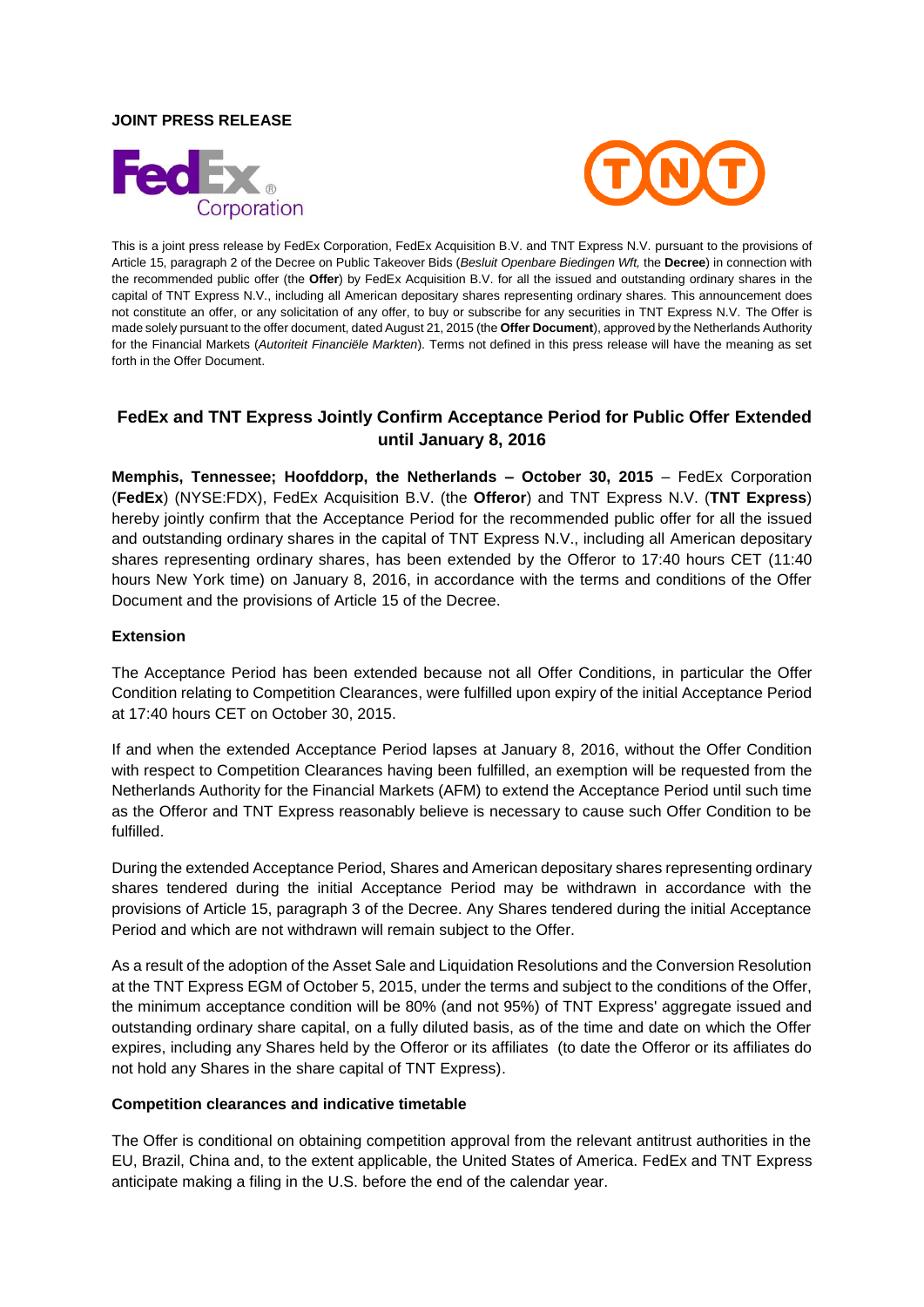FedEx and TNT Express are on track to obtain all necessary approvals and competition clearances. Based on the required steps and subject to the necessary approvals, FedEx and TNT Express continue to anticipate that the Offer will close in the first half of calendar year 2016. The formal notification for EU competition clearance was filed on 26 June 2015. The European Commission has initiated a Phase II review in connection with the Offer and on 13 August 2015 announced on its website that it extended its deadline for the completion of its Phase II review by 20 working days to 13 January 2016. As indicated in their joint press release of 20 October 2015, FedEx and TNT Express have not received a Statement of Objections from the European Commission and have been informed by the European Commission that no Statement of Objections will be issued. The transaction is also being reviewed by other antitrust agencies, including the Ministry of Commerce (MOFCOM) in China and the Conselho Administrativo de Defesa Econômica (CADE) in Brazil.

The Combination presents a highly pro-competitive proposition for the provision of small package delivery services within and outside Europe. The networks of TNT Express and FedEx are largely complementary, given that FedEx's strength is providing US domestic and extra-EEA international services, while TNT Express' focus is on providing intra-European services. The Combination would allow the parties to sell a more competitive e-commerce offering in the market, which should benefit consumers and SMEs in Europe and beyond.

## **About FedEx Corp.**

FedEx provides customers and businesses worldwide with a broad portfolio of transportation, ecommerce and business services. With annual revenues of \$48 billion, the company offers integrated business applications through operating companies competing collectively and managed collaboratively, under the respected FedEx brand. Consistently ranked among the world's most admired and trusted employers, FedEx inspires its more than 325,000 team members to remain "absolutely, positively" focused on safety, the highest ethical and professional standards and the needs of their customers and communities.

For more information, please visit www.fedex.com or contact:

#### **Media**

Patrick Fitzgerald Phone +1 901 818 7300 Email: patrick.fitzgerald@fedex.com

#### **Media Contacts – Europe**

Uneke Dekkers/Vivian ten Have Citigate First Financial Phone +31 (0) 20 575 40 10 Mobile +31 (0) 6 50261626 / +31 (0) 6 46233900

#### **FedEx Investor Relations**

Mickey Foster Phone +1 901 818 7468 Email mickey.foster@fedex.com

## **About TNT Express**

TNT Express is one of the world's largest express delivery companies. On a daily basis, TNT Express delivers close to one million consignments ranging from documents and parcels to palletised freight. The company operates road and air transportation networks in Europe, the Middle East and Africa, Asia-Pacific and the Americas. TNT Express made €6.7 billion in revenue in 2014.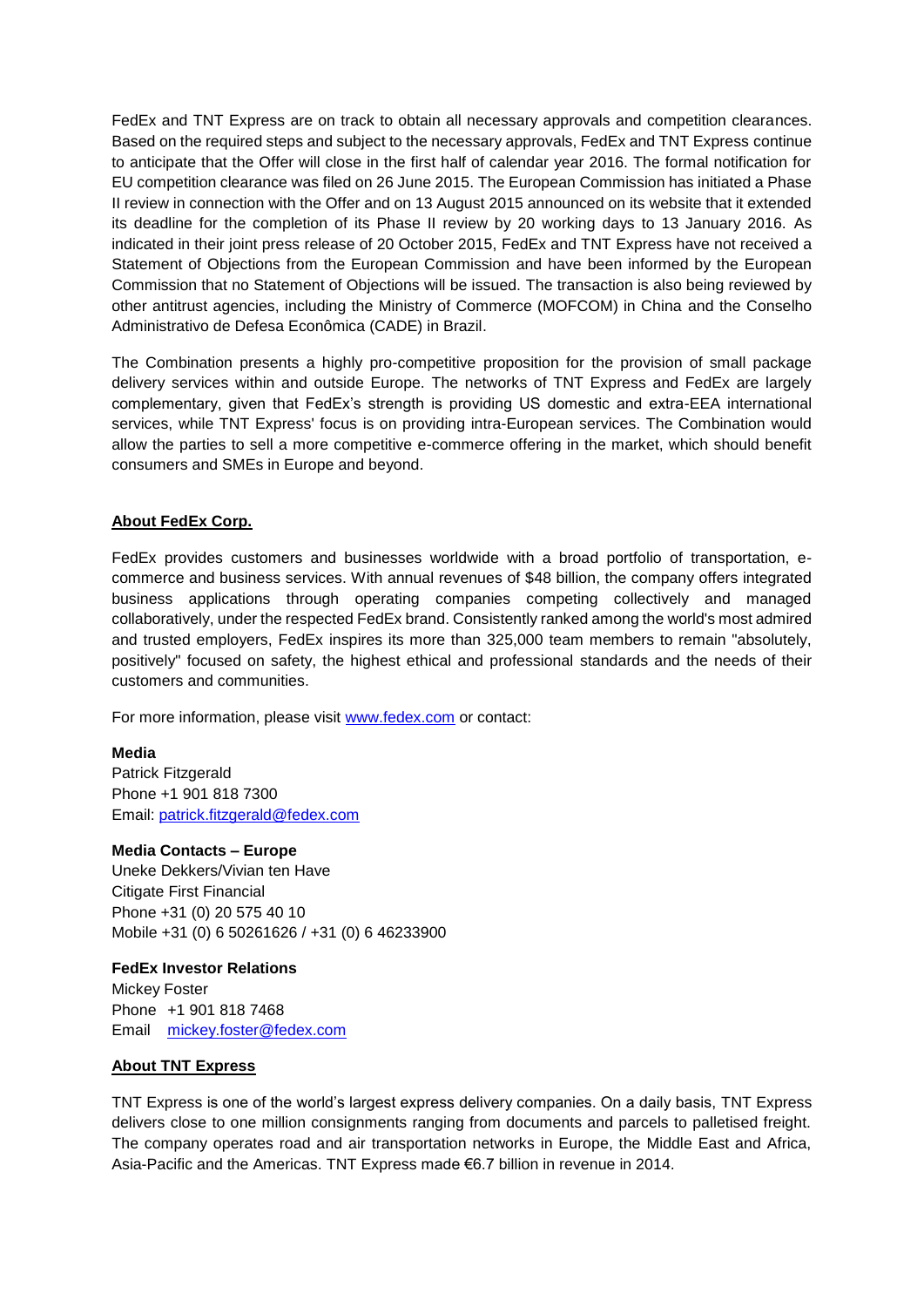For more information, please visit www.tnt.com/corporate or contact

Media Cyrille Gibot (TNT Express) Phone +31 88 393 9390 Mobile +31 65 113 3104 Email cyrille.gibot@tnt.com

Investor Relations Gerard Wichers +31 88 393 9500 gerard.wichers@tnt.com

### **Restrictions**

The distribution of this press release may, in some countries, be restricted by law or regulation. Accordingly, persons who come into possession of this document should inform themselves of and observe these restrictions. To the fullest extent permitted by applicable law, FedEx and TNT Express disclaim any responsibility or liability for the violation of any such restrictions by any person. Any failure to comply with these restrictions may constitute a violation of the securities laws of that jurisdiction. Neither FedEx, nor TNT Express, nor any of their advisors assumes any responsibility for any violation by any of these restrictions. Any TNT Express shareholder who is in any doubt as to his or her position should consult an appropriate professional advisor without delay

The information in the press release is not intended to be complete, for further information reference is made to the Offer Document. This announcement is for information purposes only and does not constitute an offer or an invitation to acquire or dispose of any securities or investment advice or an inducement to enter into investment activity. In addition, the Offer made pursuant to the Offer Document is not being made in any jurisdiction in which the making or acceptance thereof would not be in compliance with the securities or other laws or regulations of such jurisdiction or would require any registration, approval or filing with any regulatory authority not expressly contemplated by the terms of the Offer Document.

## **Forward Looking Statements**

Certain statements in this press release may be considered "forward-looking statements," such as statements relating to the impact of this transaction on FedEx and TNT Express. Forward-looking statements include those preceded by, followed by or that include the words "anticipated," "expected" or similar expressions. These forward-looking statements speak only as of the date of this release. Although FedEx and TNT Express believe that the assumptions upon which their respective financial information and their respective forward-looking statements are based are reasonable, they can give no assurance that these forward-looking statements will prove to be correct. Forward-looking statements are subject to risks, uncertainties and other factors that could cause actual results to differ materially from historical experience or from future results expressed or implied by such forward-looking statements. Potential risks and uncertainties include, but are not limited to, receipt of regulatory approvals without unexpected delays or conditions, FedEx's ability to successfully operate TNT Express without disruption to its other business activities, FedEx's ability to achieve the anticipated results from the acquisition of TNT Express, the effects of competition (in particular the response to the transaction in the marketplace), economic conditions in the global markets in which FedEx and TNT Express operate, and other factors that can be found in FedEx's and its subsidiaries' and TNT Express' press releases and public filings.

Neither FedEx, nor any of its advisors, accepts any responsibility for any financial information contained in this press release relating to the business, results of operations or financial condition of the other or